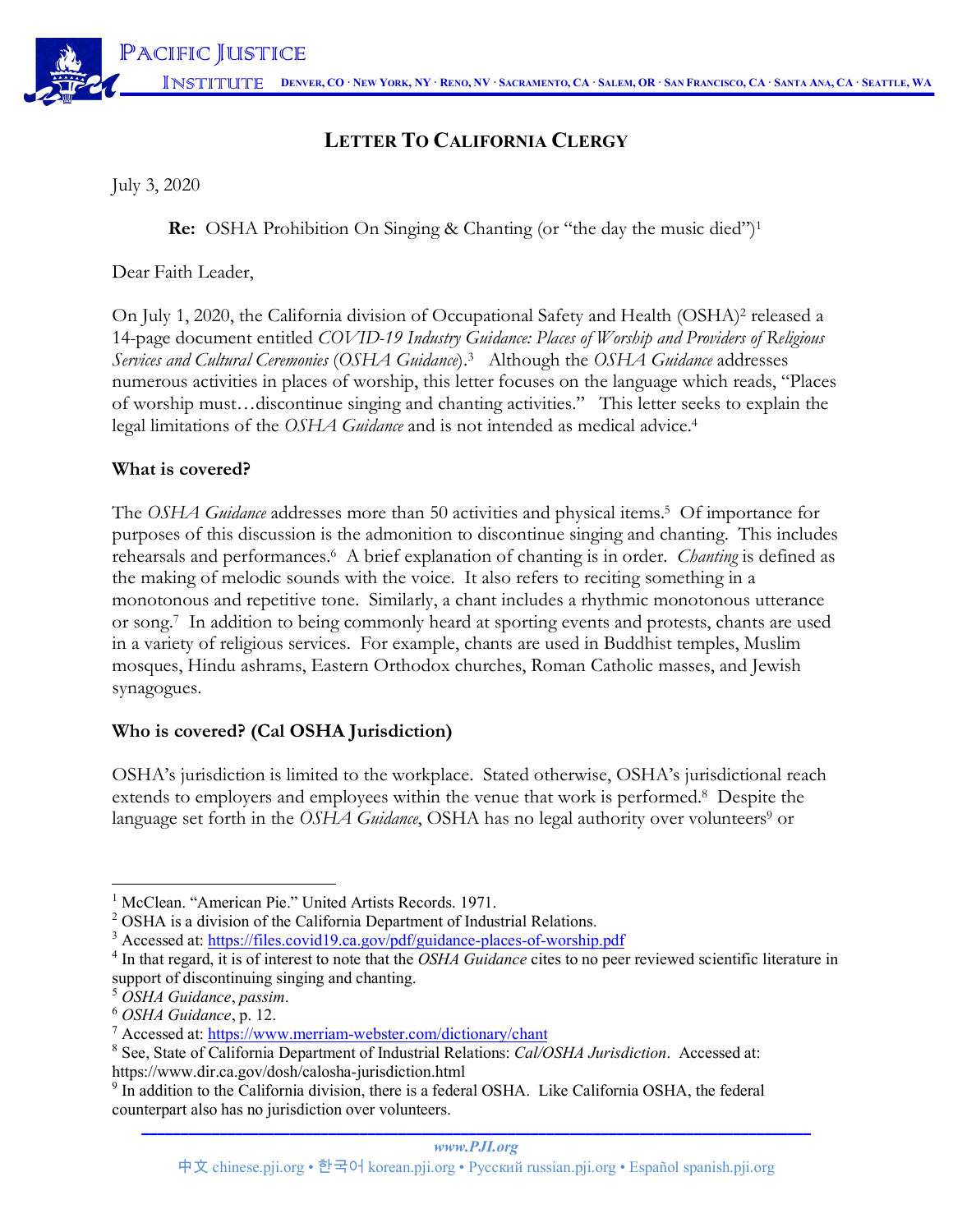congregants who attend services. With regards to volunteers, there are few jurisdictional exceptions, none of which are applicable here. 10

In view of that, the *OSHA Guidance* extends to singers or chanters who are paid employees or other persons receiving financial compensation from the religious institution. For example, such would include a paid song leader, music director who sings, and a cantor. Of importance, the *OSHA Guidance* does not apply to volunteers who sing. Therefore, to stay outside of the reach of OSHA's jurisdiction, if a religious service intends to continue the use of song, those singing on a platform at a religious service should not include employees or persons who are otherwise paid by the ministry.

## **Is the OSHA Guidance an Order?**

The *OSHA Guidance* does not self-identify as an order. It does not cite to legal authority as a basis for its issuance nor how volunteers and non-employee members of the public come within OSHA's reach. Further, if one compares executive orders from the Governor or public health officials, the *OSHA Guidance* does not provide for penalties or other mechanisms of enforcement. Of interest, a violation of an OSHA regulation carries extensive fines.11 Here, as a matter of law, the *OSHA Guidance* is not a regulation.12 Further, the *OSHA Guidance* relies primarily on the use of permissive, rather than mandatory, language such as *recommended*, *guidance*, and *consideration*. Terms such as *mandate* (and its cognates) and *order* appear in reference to directives from other government officials or agencies. Finally, unlike this letter, the *OSHA Guidance* is an unsigned document. All of the above stand as indicators of whether or not a government document qualifies as an order. The *OSHA Guidance* is just that – guidance.

## **Conclusion**

The constitutional implications of the government prohibiting core religious practices and rituals is outside of the scope of this letter. Moreover, ministers should also be aware that there are executive orders from the Governor, as well as orders and guidelines issued by public health officials that must be considered. Some of the latter are mandatory and others serve as mere recommendations. Like the *OSHA Guidance*, some communications exceed the jurisdiction of the entity and thus are not enforceable. If you would like an attorney to go over a specific paper, contact the Pacific Justice Institute's Legal Department for review by e-mailing a link or PDF of the document to info@pji.org. As a Christian ministry, such review is provided without charge.

Ministers must listen to, and weigh in the balance, competing arguments that include medical considerations, witness to governmental authorities and the community, and the spiritual needs of congregants. Each of these voices seek to be heard as they shout over the top of the others.

**\_\_\_\_\_\_\_\_\_\_\_\_\_\_\_\_\_\_\_\_\_\_\_\_\_\_\_\_\_\_\_\_\_\_\_\_\_\_\_\_\_\_\_\_\_\_\_\_\_\_\_\_\_\_\_\_\_\_\_\_\_\_\_\_\_\_\_\_\_\_\_\_\_\_\_\_\_\_\_\_\_\_\_\_\_\_**

<sup>&</sup>lt;sup>10</sup> One exception is volunteer firefighters. 8 Cal. Code of Reg.  $\S$  3411.

 $11$  By way of example, see 8 Cal. Code of Reg. § 336.

Procedure Act (Cal. Gov. Code § 11340, et seq.) every department, division, office, officer, bureau, board or 2  $12$  The drafting, adoption and implementation of regulations is a complex process. Under the Administrative commission in the executive branch must follow specified rulemaking procedures.